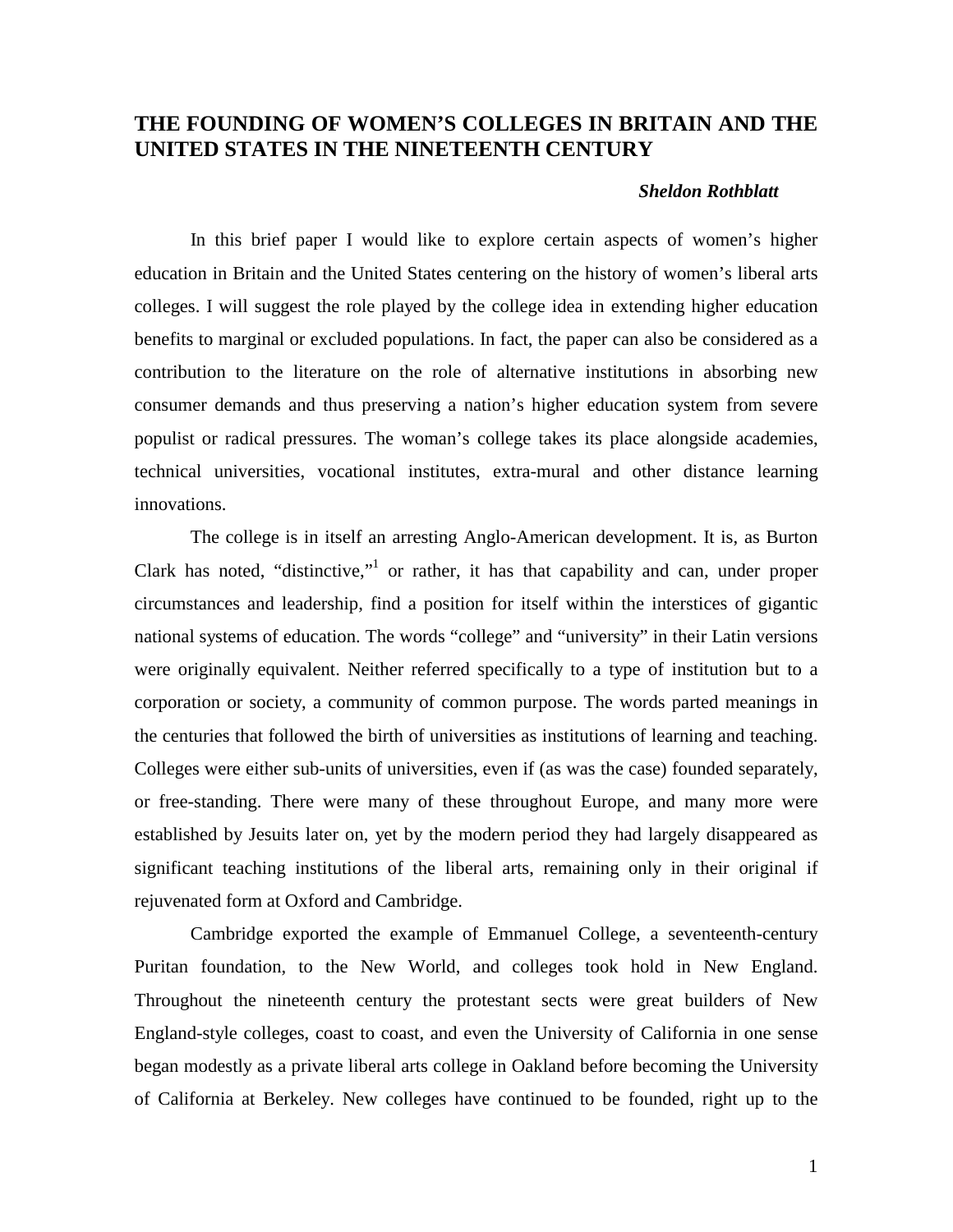present, now usually as church-related institutions reflecting the sectarian basis of American religion. Colleges may grow into universities – in the United States this is a relatively simple matter of a name change requiring no particular government or legislative intervention (as in Europe) once a proper charter has been granted. In some cases the change of name reflects a broadening of the curriculum and educational missions, as when Harvard, towards the end of the eighteenth century, decided to add professional schools with advanced degrees. This is the customary distinction between a university and a college, but it does not hold true in every instance, nor does the name "university" automatically indicate that the institution is empowered to award doctoral degrees. Large segments of state university systems bear the name without the privilege.

College was the chosen instrument for educating women in England and the United States in the Victorian Century. In both countries colleges were associated with character formation, partly for special reasons having to do with a protestant and "republican" (the "Atlantic tradition" of civic humanism) inheritance and partly because of the young age at which students attended. Age at entry had actually been rising in England throughout the eighteenth century but not in Scotland, whose five universities (Aberdeen University was really two colleges, one historical, the other new). A college was in fact, as ambiguities in the historical situation indicated, like a school, implying the need for close supervision by teachers or - a word heard often in the history of male colleges at Oxford and Cambridge - "discipline."<sup>2</sup> Furthermore, not always but often, depending upon location, a college was likely to be residential and hence more of a primary shaping institution, which suited prevailing theories of the importance of liberal education as preparation for leadership (UK) or citizenship (US).

The college form, generally a series of quadrangles, more open and park-like in the American than in the original English setting, acquired spatial and architectural values from the Romantic movement onwards.<sup>3</sup> The symbolism, associations and beauty built into the college idea reinforced the conception of colleges as ideal places for shaping personality, creating friendships and teaching what today in the United States is called in jargon "people skills." Because their preferred location was in small towns or countryside – there are exceptions – they were isolated from other influences, notably those belonging to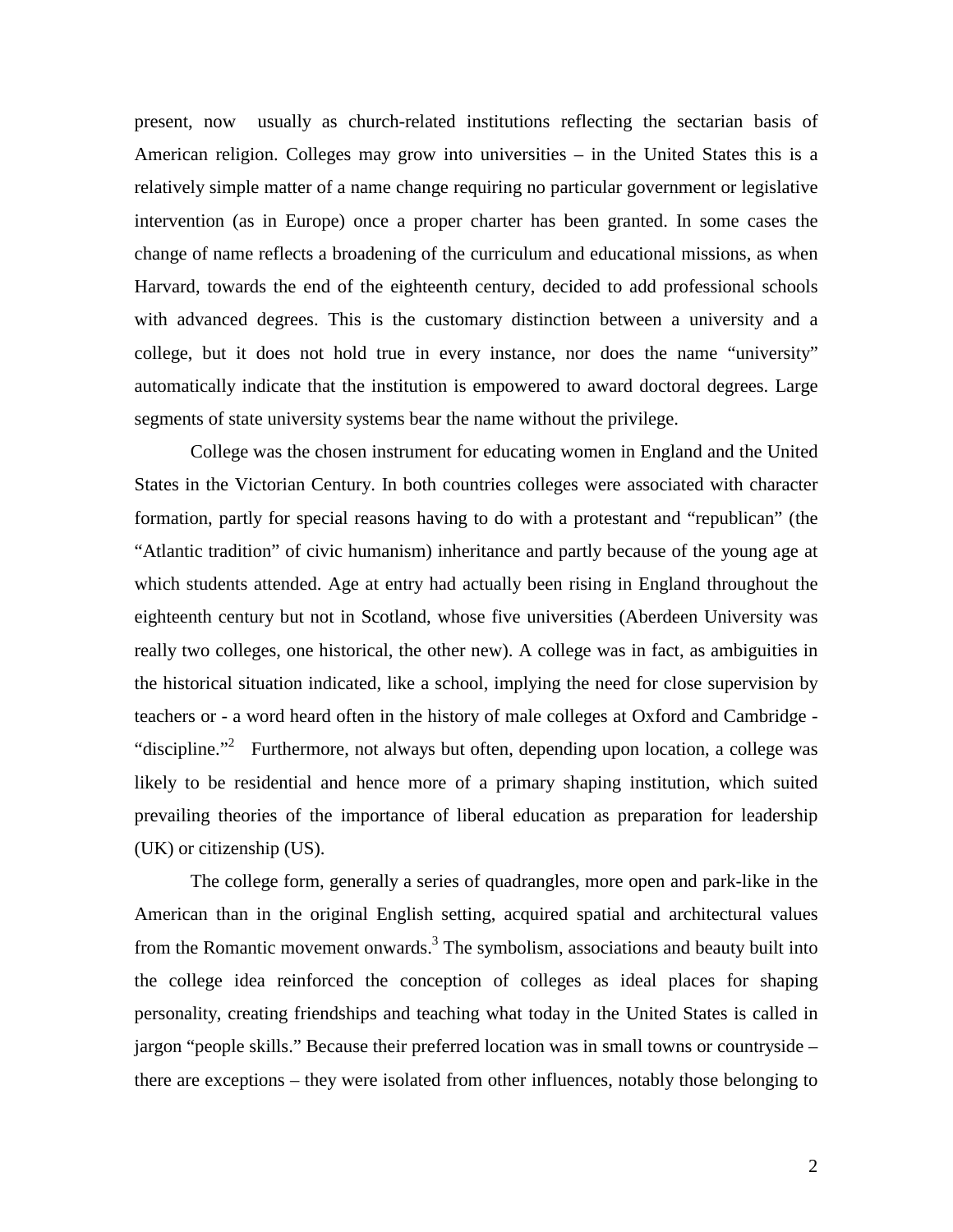the city. There is even an anti-urban heritage associated with colleges, a walling off from the city symbolically (and in Europe physically), intensifying their effect on the young men and women in attendance and shaping their patterns of loyalty and identity. Creating sanctuaries for the young – and the definition of "young" has varied with the ages – was a settled feature of Anglo-American college education in any case, irrespective of gender. There are exceptions. The founder of Smith College in Massachusetts actually wanted students to participate in the small town life of Northampton, in the center of which the college sits.<sup>[4](#page-9-0)</sup> This is a complex subject that cannot be pursued for want of space

The first institutions for women in the United States were not called colleges but "seminaries." Pride of place is usually given to Mount Holyoke, but as this college was founded as a finishing school in 1837 and did not appropriate the name "college" until later, there are other contenders. Georgia Female College (now Wesleyan College in Macon), established in 1836, gets the prize from some, Mary Sharp College of 1850 (closed in the late nineteenth century) from others because it followed the model of the men's colleges.<sup>5</sup> The word "seminary" itself was ambiguous, since it could also just mean higher education, and continued to be used as such in the later decades of the nineteenth century at places like Harvard. Yet in actuality the seminaries for women were really finishing schools in the spirit of the 1840s London foundations of Queen's College, the North London Collegiate School and Bedford College. Their transformation into higher education colleges was therefore a principal development in the history of higher education for women, entailing a reconceptualization of mission. This meant degree-based instruction at a higher intellectual level, and, because of other circumstances, a reconsideration of the difference between a "girl" and a "woman." Such distinctions were being drawn at the men's colleges. Separating "boy" from "man" at Oxford and Cambridge was part of the rites of passage inheritances that the dons had to contend with if there was to be an inner transformation from school-like colleges to knowledge-based universities.<sup>6</sup> Coming of age, and the meaning of that for institutional self-definition was the result of a number of factors, such as rising age at entry and improved secondary or college preparatory instruction. It was solved first in elite education, as we might expect (at least from the perspective of intellectual standards) and more slowly (if at all!) in mass or popular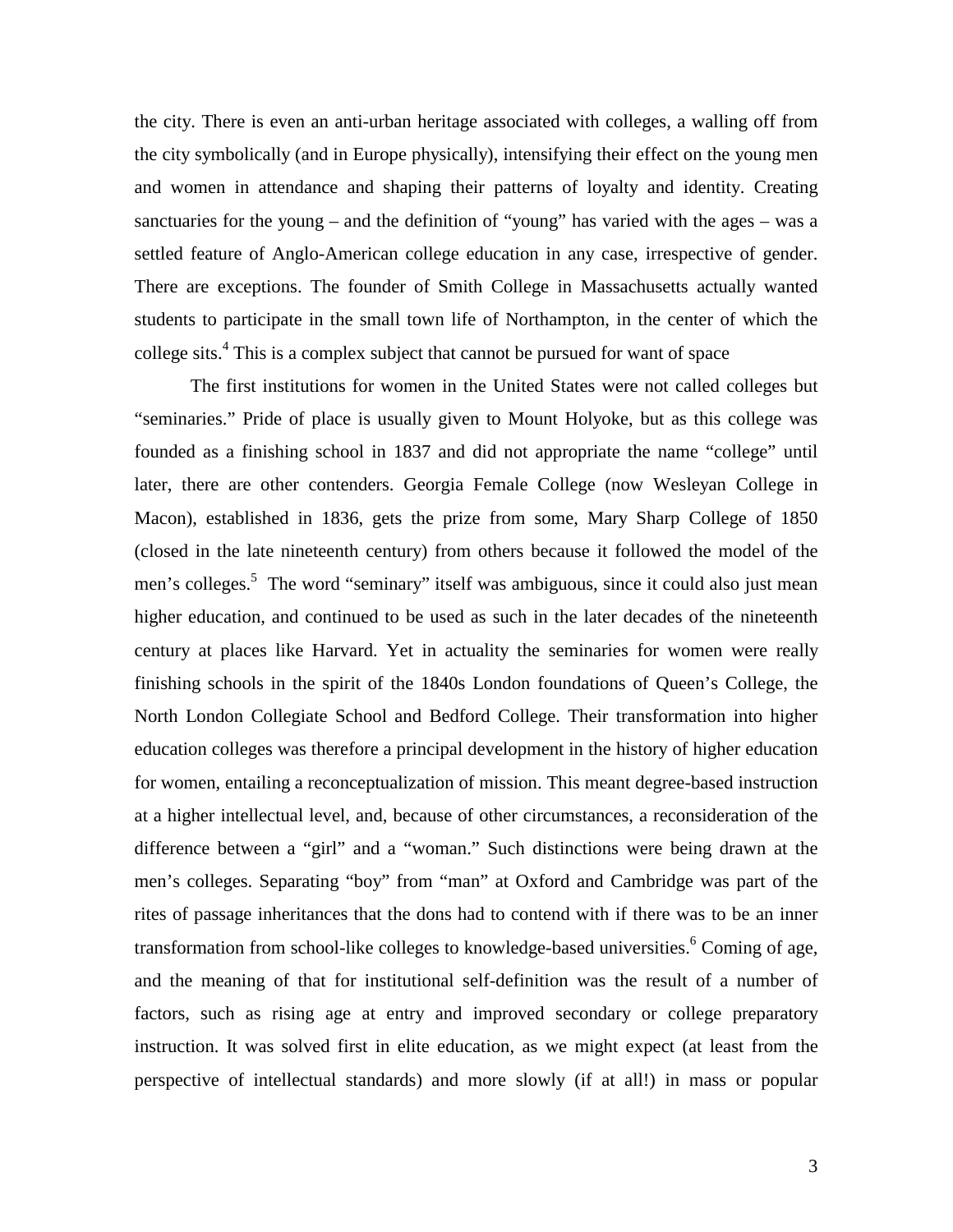education. Yet even within elite education the process occurred far more slowly than we might imagine, handicapped in an interesting way by a Victorian preoccupation with youth, beauty and vigor, especially in England, that astonished visitors from countries without the traditions and institutions associated with *in loco parentis* institutions. The games ethic of British and American higher education, accentuating youth and physical prowess, prolonged the sense of higher education as an extension of lower education. That fascinating tale has yet to be told in its richest complexities.

Coeducation is not incompatible with colleges, although that development in both countries is more closely related to universities, especially those supported at public expense. The first coeducational college in America is generally thought to be Oberlin College in Ohio, which admitted women four years after its foundation in 1837. Littleknown Hillsdale admitted women from the outset in 1844. The immensely distinguished Quaker college, Swarthmore in Pennsylvania, founded by Hicksite Quakers and influenced by Oberlin, accepted women upon opening in 1870. Among pre-land grant universities, the University of Iowa can claim coeducation from  $1855$ .<sup>7</sup> Jefferson's "democratic" state University of Virginia, however, held out until 1970.

Outside the home, single-sex schooling had been the historical rule rather than the exception, and the resistance to mixed classes was significant and its history full of artful dodges. Plausible arguments were available on both sides. Women would provide a necessary leavening in the classroom, since by nature they were more restrained and responsible. Or, the presence of women would unfortunately encourage the high spirits for which late adolescents were notorious. Instances of both can be found. Medical students in Britain, who tended to be unruly and pleasure-loving, often delighted in the childish tormenting of women students, and the juvenile male inhabitants of American universities were hardly ever models of decorum. So even where coeducation existed, women were not necessarily treated with respect by men coming of age. This is a well-documented subject.

By the end of the last century the principle of coeducation was firmly established in American higher education, perhaps largely on grounds of expense and probably owing much to the development of publicly-supported systems of state universities, given a boost by the Land Grant Act of 1[8](#page-9-0)61 signed into law by President Lincoln in 1862.<sup>8</sup> The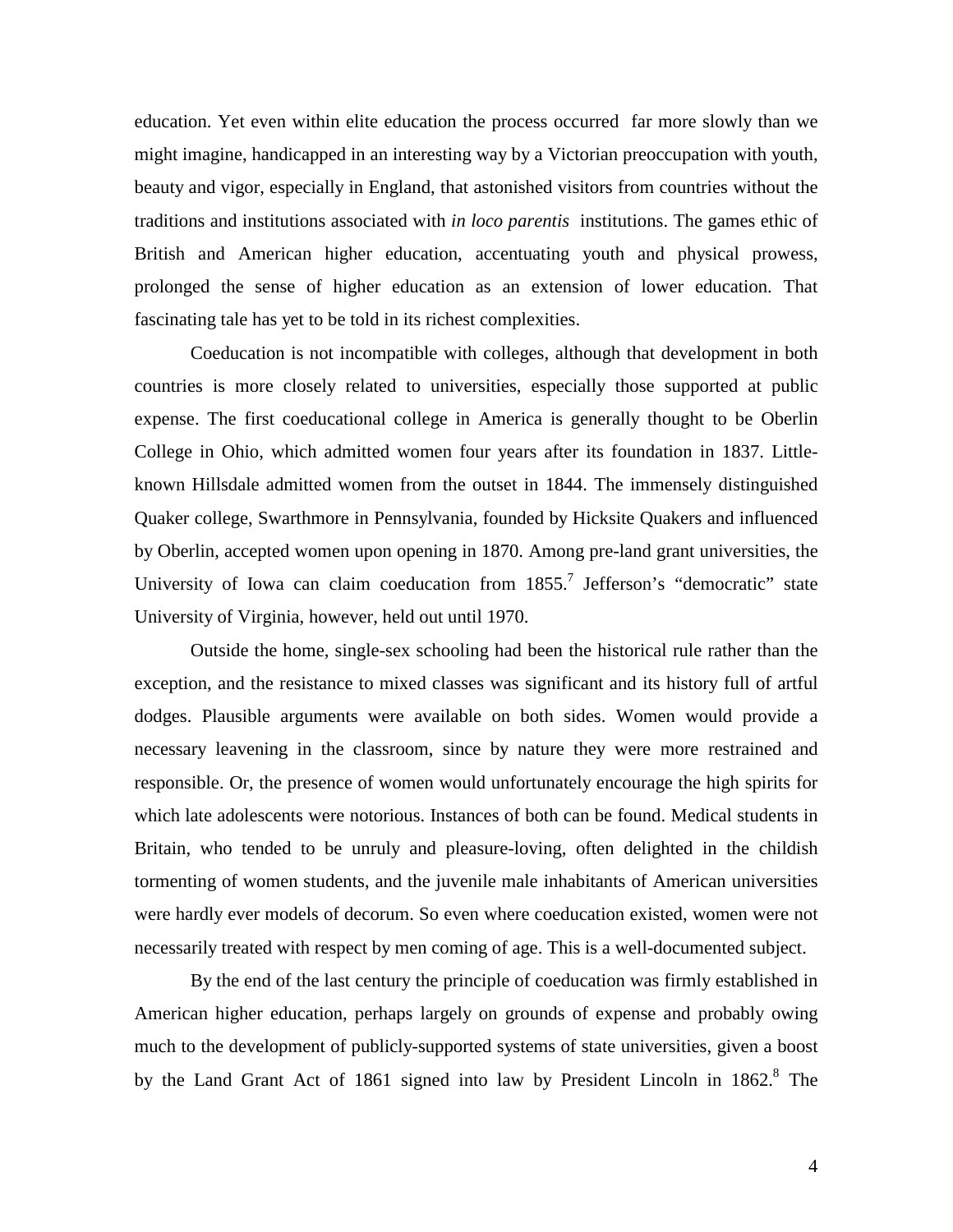women's colleges lost their monopoly over higher education. Each expansion of the American higher education system since then has reduced their proportion of the relevant age cohorts even more, as well as number. More women's colleges existed in the nineteenth century than today. Yet their story and place remain significant given the overall importance of "college" in the United States as the standard for elite and liberal arts and sciences education.

In Britain, also a self-help and individualist society in the nineteenth century, higher education colleges, or university colleges, were regarded as the best way for new educational institutions to begin. The archetype was University College London, later subordinated to a federal system. The largely liberal and radical founders of the London University of the 1820s preferred the title "university" to that of "college" since they included a medical school and wanted the prestige value that in Britain and especially Germany (but not necessarily in America) accrued to the title. And how could it be that a world capital had only a college? From this point onwards colleges proliferated in Manchester, Sheffield, Leeds, Liverpool, Bristol, continuing on into the twentieth century and even beyond the Second World War (the experiment of Leeds) – but were always held back from independence by being made part of larger federations with examining centers. Even privileged Durham, founded in the 1830s and modeled on Christ Church Oxford, submitted to the authority of London for one year.

Here was a structural complication that would affect the expansion of women's education in Britain in the second half of the nineteenth century. The famous women's colleges that were founded at Oxford and Cambridge in the 1860s were not allowed to take their degrees from the universities, with which they had a special affiliation. The fight to rectify that situation carried well into the twentieth century and in the case of Cambridge ended only a half century ago. The women's colleges in London were still being rejected as degree-worthy as late as 1862, although attendance at some lectures in the men's colleges had been occurring since the 1830s. In Scotland only St Andrews had anything resembling a collegiate structure; and even proponents of women's higher education there were reluctant to force their way into that system.<sup>9</sup> Yet if degrees were required, the better strategy was to open universities.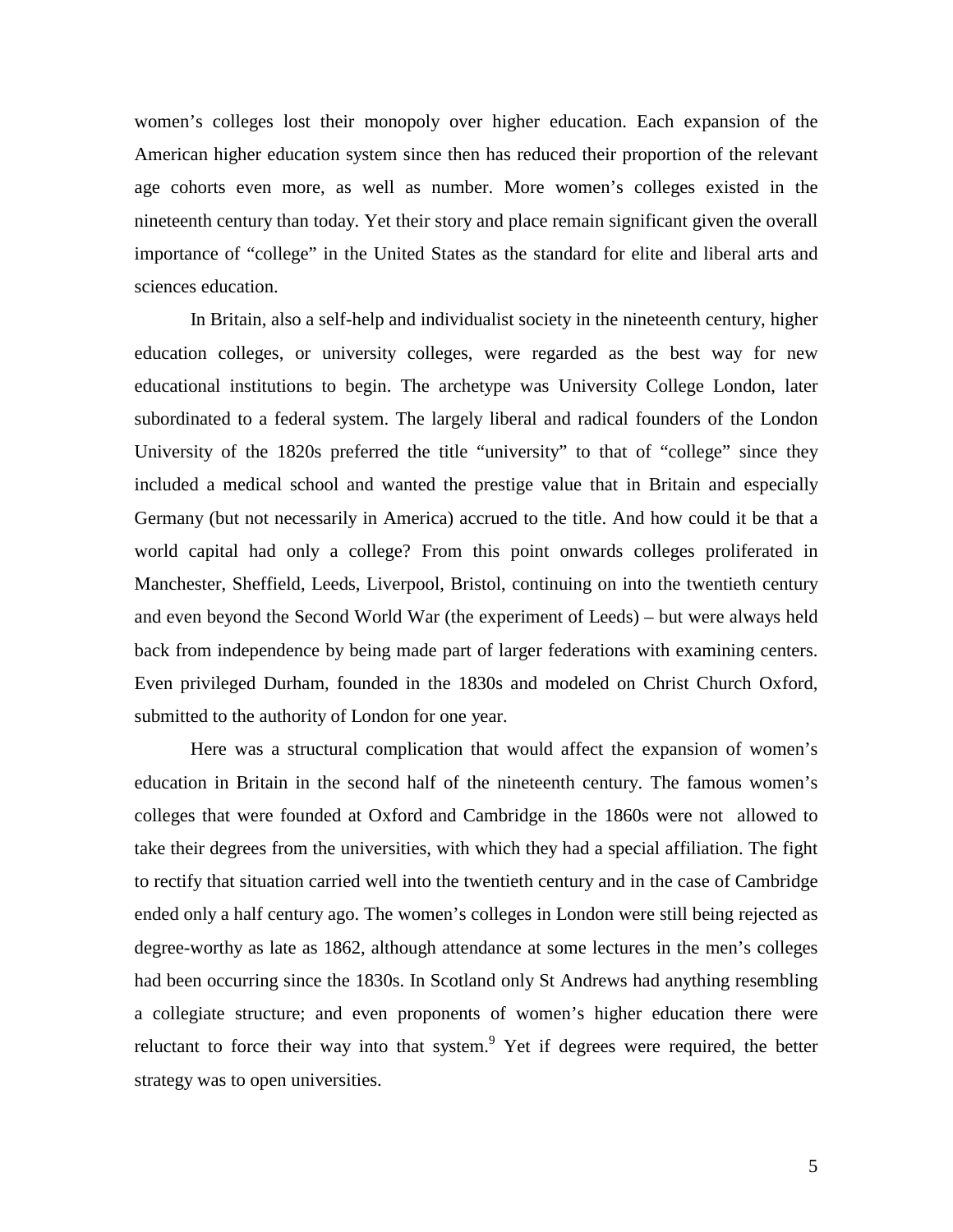How handicapped were the colleges without degrees? That depends upon how Victorians valued the degree as an entrance to public life. The degree was becoming important, but social origins still mattered. Furthermore, customs, habits and the tortuous applications and evasions of rules were effective barriers to women's general participation with or without degrees. Its absence was irksome but not in itself the cause of marginalization. In other respects, college histories seem to indicate flourishing communities of talented young women and eccentric heads of houses, and much kicking against the traces. It could in fact be argued that within the collegiate environment, not fully constrained by the need to subordinate all teaching to examination degree requirements, a certain freedom and creativity existed that produced leaders of women movements, writers and other creative personalities. Does that same kind of privilege exist today, even in colleges, in a far more bureaucratic environment and under the pressure of the Sex Discrimination Act?

American women's colleges were free-standing and not subject to the pressures of a federation of central examining system. They were empowered to give degrees. Government intervention was minimal beyond granting charters of incorporation. Hence women's colleges could innovate or conform. There is no clear pattern here. The wishes of founders, the policies of presidents, the character of the student body and their family origins and culture, the particular historical circumstances all played a part in determining the level of risk-taking. Some women's colleges were more concerned with aspects of finishing school education than others. Bryn Mawr quickly acquired a reputation as the most intellectual of the colleges. Smith followed suit. Spelman, as a college for African-American women founded in 1881 in Atlanta by white women missionaries from New England, had special responsibilities termed "racial uplift" by one historian. According to another, the broader role for educated African-American women within the African-American community narrowed after Emancipation to accord more with white middle class stereotypes regarding marriage and family, with a corresponding tightening of college rules, regulations and procedures. The requirement of submission to home and husbands has been a special problem in the twentieth century because by 1910, and except for the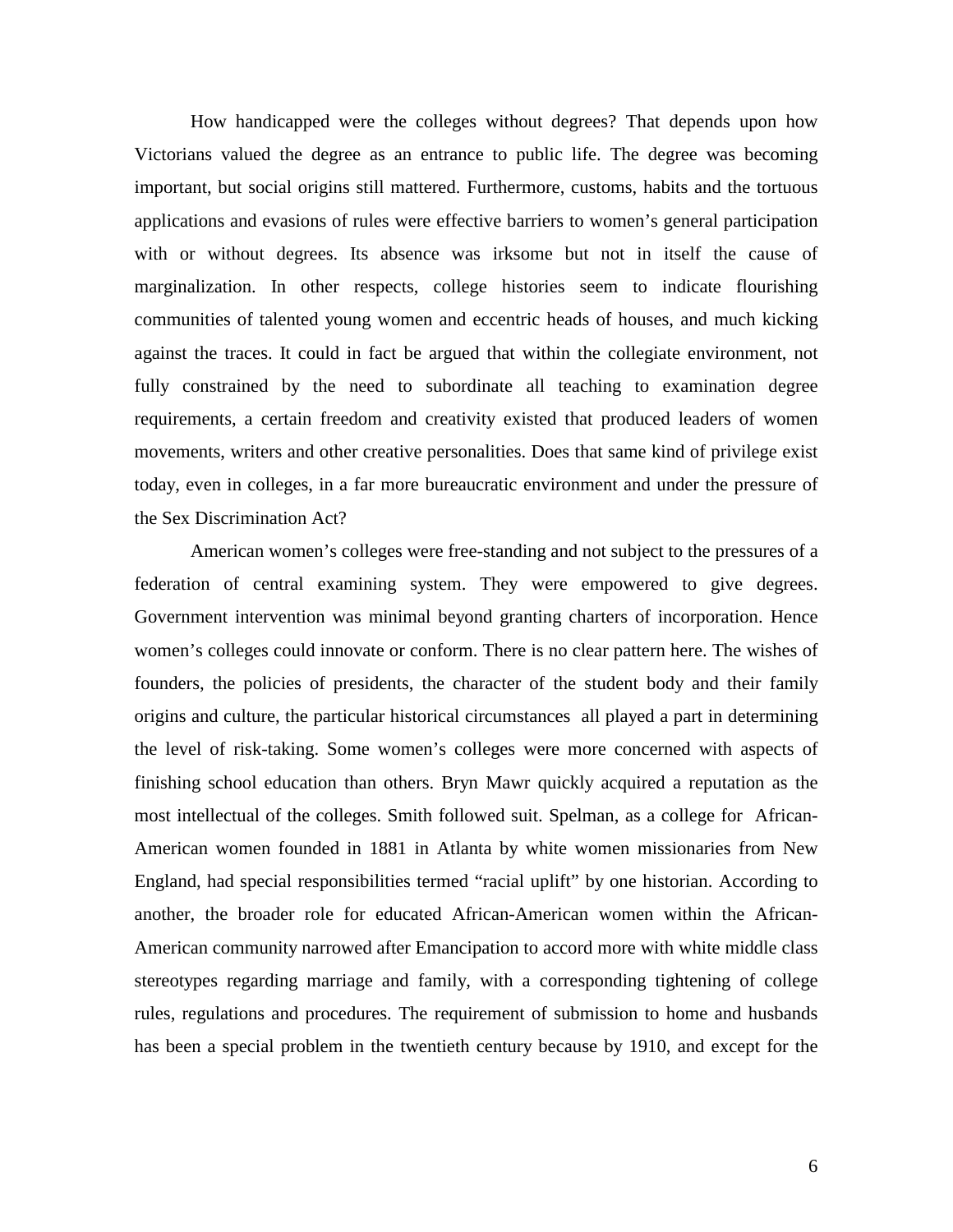interwar years, the number of degree-bearing African-American women has been greater than that of men. $10$ 

The very presence of women's colleges in the United States siphoned away some of the pressure for coeducation that was accumulating in the last decades of the nineteenth century. Conversely, the creation of a new sector of state-supported universities called "Land Grant" or "People's Universities" removed similar pressure from the women's colleges, thus ensuring their survival. Smith eased the burden of the women's issue on neighboring Amherst, Wellesley on Harvard, $11$  and the women's colleges of Britain performed the same function for universities new and old. Coeducation has made obvious inroads, but single-sex colleges could never have absorbed the demand for mass access.

Curricular experiment is in one of the notable facts about women's colleges. Some insisted on a classical education on a par with men's colleges. Others "abridged" that inheritance, introducing, as did Elmira College in New York state (1855), up to four years of science. Four of the original eight professors of Vassar were in science fields, and Vassar boasted three microscopes at a time when these were scarce, as well as the "third best" telescope in the United States. Smith briefly taught "household chemistry," as did Wellesley. History, political science, economics, logic, English literature, the Bible, modern languages, English literature, the ornamental arts – all are to be found in part, as early or as late introductions in the curriculum of women's colleges. Comparing the curricula of women's colleges with those of men at the end of the last century, one writer observes that there was less Greek and more modern language teaching, but also more science, especially the biological sciences. Individual women's colleges could vary dramatically from men's. There were more chemistry majors at Mount Holyoke than at neighboring Amherst, and interestingly (given the tendency for stereotyping in history), more undergraduates reading English at Amherst than at Mount Holyoke.<sup>12</sup>

There is some evidence to support the view that the survival of liberal education in American higher education occurred because women chose the courses that men were fleeing in favor of business and technical subjects.<sup>13</sup> Non-traditional subjects were also featured. It is noted that the health sciences, for example, really developed within the context of the women's colleges as a response to fears that intense intellectual application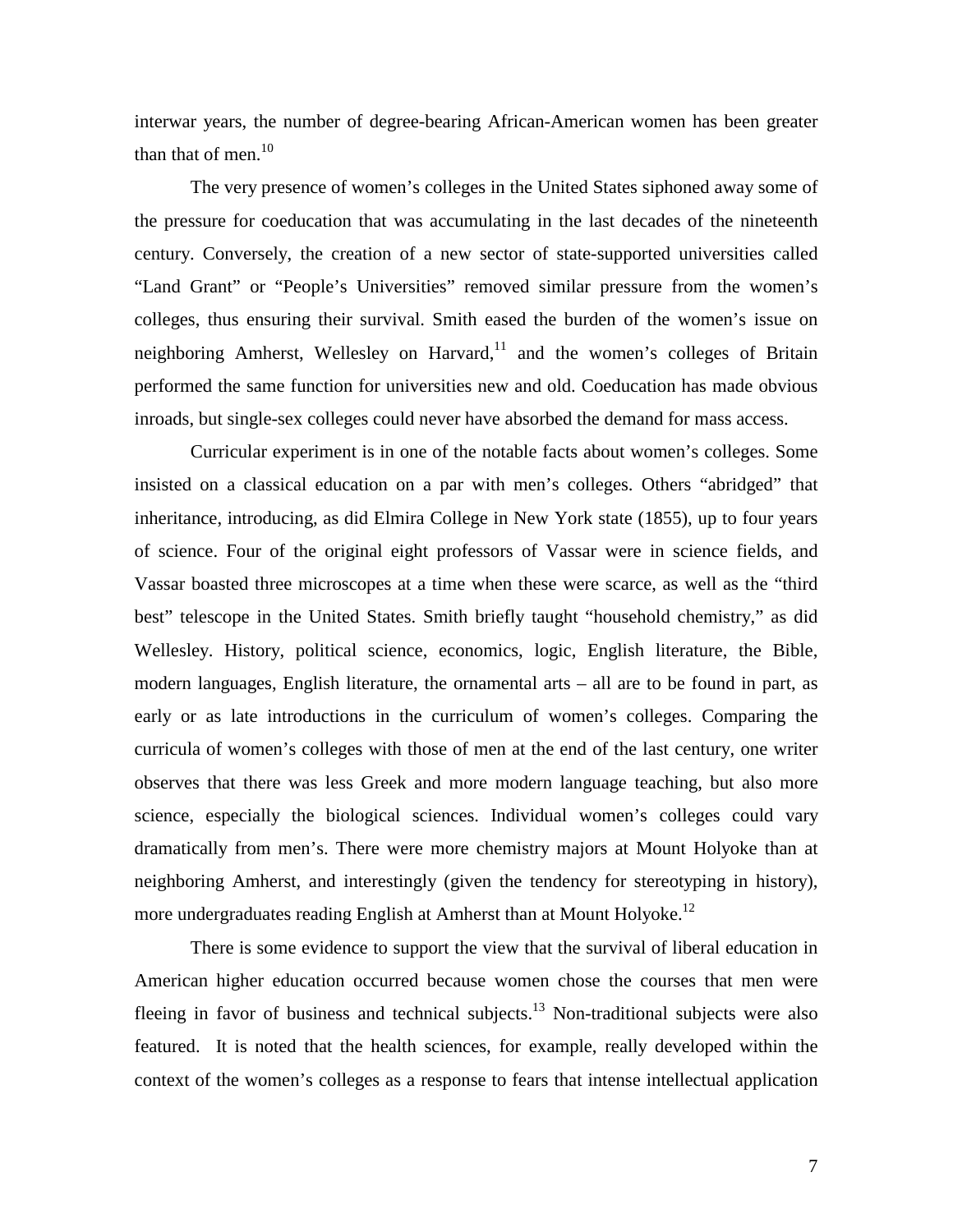would undermine stamina. When enrollments fell during the Civil War because men were taken away as soldiers, women students filled the gap and kept numerous institutions afloat. This trend continued. At the University of California, for example, just under half the undergraduates were women in the year 1900. In 1902 the university led the country in the numbers of women admitted to coeducational institutions. In 1910 48% of total enrollments were women. Five years earlier there had been more women graduates than men.<sup>14</sup>

Still, some supporters were bound to be disappointed. "[T]he woman's college...great increase in size and wealth points toward the conserving power of safe imitation,"<sup>15</sup> wrote one observer. But the select colleges had only been interested in "culture," meaning liberal rather than applied education. In the academic year 1896-97, Wellesley had dropped "domestic science" after just a few years of teaching.<sup>16</sup>

The making of friends and connections, the coming of age in a special environment where self-confidence could be enhanced, the close personal relationships with teachers, some of those relationships even inspiring (a few also embarrassing) – in sum, the advantages of small scale, intimacy and personal attention were and are probably as important as instruments of self-realization and socialization as any formal curriculum.<sup>17</sup> Rita McWilliams-Tulberg has stressed the importance of close teaching relationships in the Cambridge women's colleges.<sup>18</sup> How the unique advantages of small college instruction played themselves out in the lives of women graduates can be traced in individual biographies, journals, diaries and letters, even if they cannot be quantified. And while frustrations occurred at the disparities between an expensive education and the career chances to which it led, satisfactions also existed, not the least of which were the opportunities for making friends and the raising of self-esteem, even under the sharpest kinds of competitive striving and the sorts of disappointments registered in the women's university novel, which in this respect resembles the Swedish genre described by Marta Ronne at these meetings.<sup>[19](#page-9-0)</sup>

Is their historical role now over? The paradoxical legacy of the women's colleges, now nearly gone in Britain but still available in the United States, divides onlookers. Those who favor coeducation as the rule believe that separation intensifies gender identification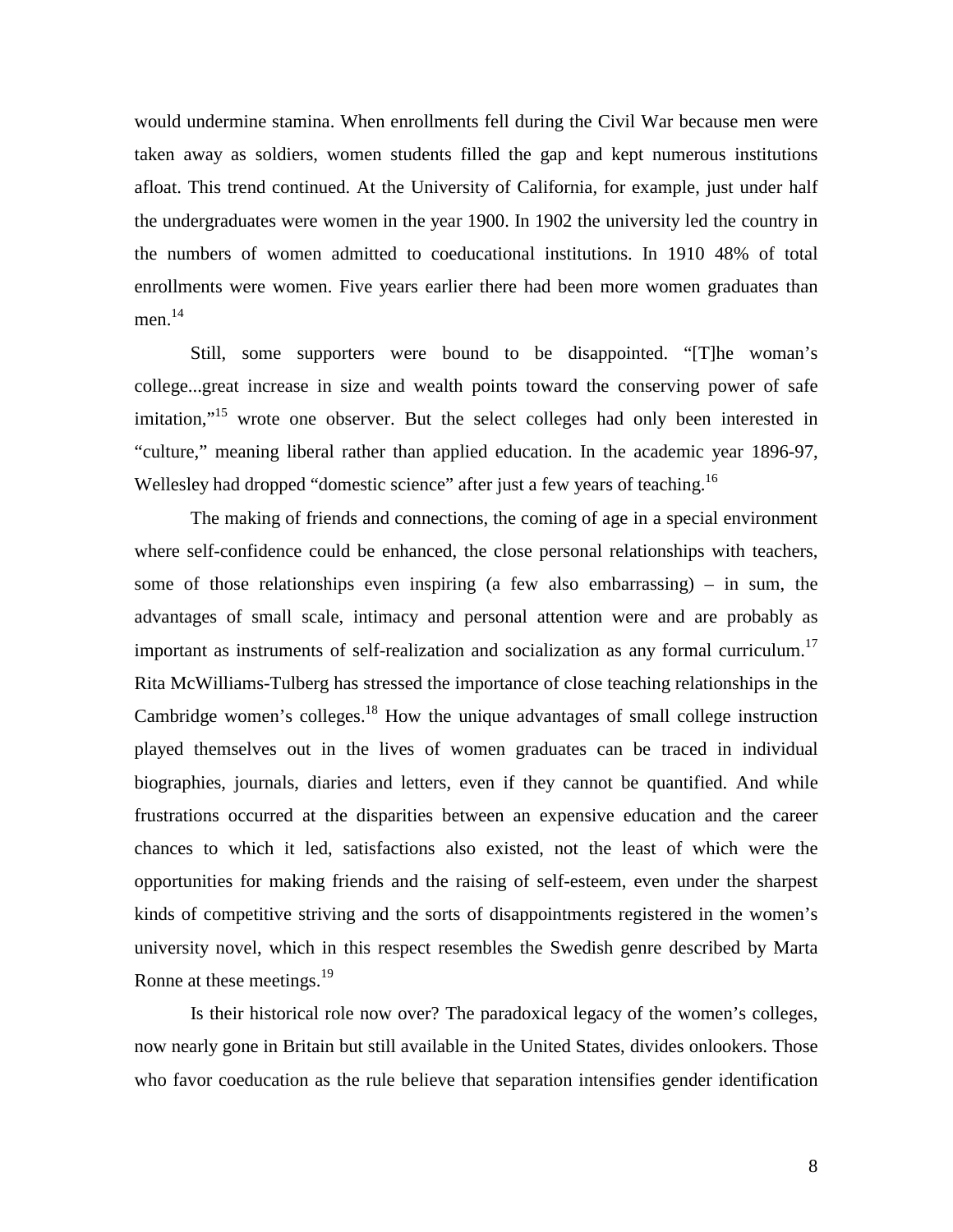and increases pressure for studies that are especially "suitable" for women. Perhaps the first, but the second, as the history shows, is not a foregone conclusion. Those who support the separation of the sexes in education accept the distinction between men's and women's natures, personalities and needs and welcome the freedom that single-sex institutions provide for self-exploration within defined and changing communities.

None of these views are separable into left-right political distinctions. They fit all ideological outlooks. Such blurring has typified the fascinating history of women's colleges. The story is complicated.

 $\overline{a}$ 

 $11$  Boas, 236.

12 Newcomer, 78, 81-83, 91.

<sup>1</sup> Burton R. Clark, *The Distinctive College* (New Brunswick, NJ: Transaction Publishers, 1992).

 $2$  meaning also examinations, exercises and competitions. The word carries multiple meanings. It also refers to the process of inculcating skills and proficiencies that together determine character, as in the epistemologies of faculty psychology, prevalent on both sides of the Atlantic in the nineteenth century.

<sup>&</sup>lt;sup>3</sup> Sheldon Rothblatt, *The Modern University and Its Discontents* (Cambridge, 1997), chapter 2.

<sup>4</sup> Helen Lefkowitz Horowitz, "The Design of Women's Higher Education," in '*The Wise Woman Buildeth*

*Her House'* (Groningen, 1992), 21.

<sup>5</sup> Mabel Newcomer, *A Century of Higher Education for American Women* (New York, 1959), 12.

<sup>&</sup>lt;sup>6</sup> Rothblatt, chapter 3.

 $7$  Newcomer, 12, 19.

<sup>&</sup>lt;sup>8</sup> State universities appeared as early as the 1780s, with the University of North Carolina as the first. The Land Grant or Morrill Act of 1862 (named after its congressional sponsor) was a transfer of federally-owned land to states upon condition that they use the land or the proceeds of its sale to establish universities. The Act further specified an "A & M curriculum, i.e., agriculture and the mechanical arts (engineering). However, liberal arts subjects were not in the least excluded. A second Act in 1890 specified a certain fairness in the distribution of federal funds to white and black groups. Whereas the first Act seems to have been followed according to its original intentions, the second Act has had a stormier history.

<sup>9</sup> Lindy Moore, , *Bajanellas and Semilinas, Aberdeen University and the Education of Women, 1860-1920* (Aberdeen, 1991)10.

<sup>10</sup> Linda M. Perkins, "The Education of Black Women in the Nineteenth Century," in *Women and Higher Education in American History*, 65, 76, 80; and in the same volume, Jeanne Noble, "The Higher Education of Black Women in the Twentieth Century, 89, 92.

<sup>&</sup>lt;sup>13</sup> A word that had taken on special meaning in a society with a continuously expanding continental frontier invading territories belonging to existing Indian tribes.

<sup>&</sup>lt;sup>14</sup> Maresi Nerad, "Coping with Women Students – Women Coping with the University: The Origins of the University of California's Department of Home Economics, 1905-1915," in *History of Education Society Occasional Publication* No. 8 (1987), 21-36.

<sup>&</sup>lt;sup>15</sup> Mabel Louise Robinson, *The Curriculum of the Woman's College* (Department of the Interior, Bureau of Education, Bulletin No. 6, 1918), 108.

<sup>&</sup>lt;sup>16</sup> The elite women's colleges, eager to establish women's claim to intellectual and cultural parity, avoided or downplayed home economics or domestic science. But the subject was taken up in state universities, proof according to some historians that public coeducational universities were as gender conscious as private men's